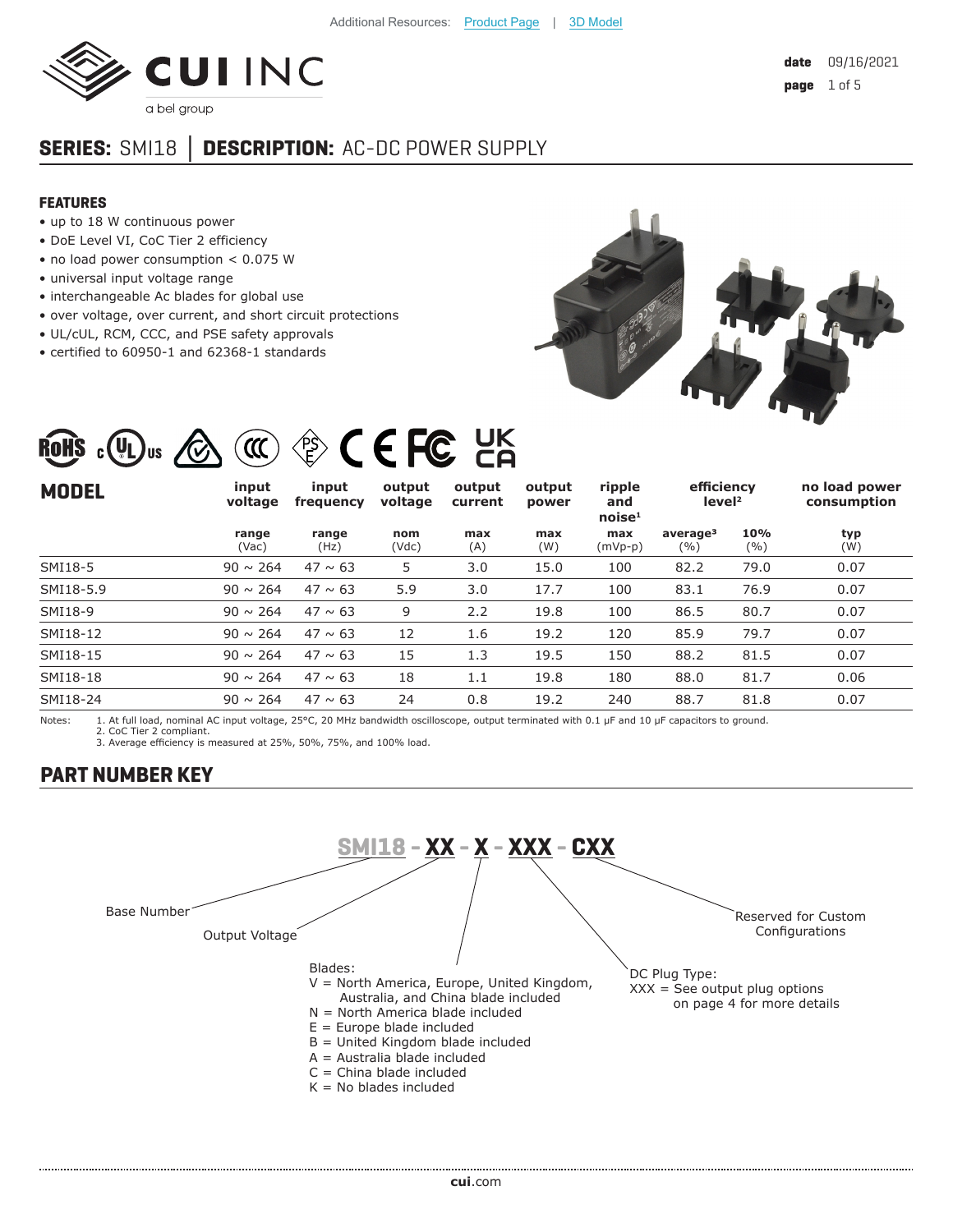#### **INPUT**

| conditions/description                                                             | min | typ | max      | units |
|------------------------------------------------------------------------------------|-----|-----|----------|-------|
|                                                                                    | 90  |     | 264      | Vac   |
|                                                                                    | 47  |     | 63       | Hz    |
|                                                                                    |     |     | 0.48     | A     |
| at 100 Vac, full load, 25°C, cold start<br>at 230 Vac, full load, 25°C, cold start |     |     | 50<br>60 | A     |
|                                                                                    |     |     | 0.25     | mA    |
| at 230 Vac                                                                         |     |     | 0.075    | W     |
|                                                                                    |     |     |          |       |

# **OUTPUT**

| parameter    | conditions/description                 | min | tvp      | max | units     |
|--------------|----------------------------------------|-----|----------|-----|-----------|
| regulation   | 5 Vdc output model<br>all other models |     | Ξb<br>±5 |     | %<br>$\%$ |
| hold-up time | at full load                           |     |          |     | ms        |

#### **PROTECTIONS**

| parameter                | conditions/description          | min | typ | max | units |
|--------------------------|---------------------------------|-----|-----|-----|-------|
|                          | output shut down                |     |     |     |       |
| over voltage protection  | 5 Vdc output model              |     |     | 12  | Vdc   |
|                          | 5.9 Vdc output model            |     |     | 12  | Vdc   |
|                          | 9 Vdc output model              |     |     | 16  | Vdc   |
|                          | 12 Vdc output model             |     |     | 22  | Vdc   |
|                          | 15 Vdc output model             |     |     | 32  | Vdc   |
|                          | 18 Vdc output model             |     |     | 32  | Vdc   |
|                          | 24 Vdc output model             |     |     | 45  | Vdc   |
|                          | output shut down, auto recovery |     |     |     |       |
|                          | 5 Vdc output model              |     |     |     | Α     |
|                          | 5.9 Vdc output model            |     |     | 6   | A     |
|                          | 9 Vdc output model              |     |     |     | A     |
| over current protection  | 12 Vdc output model             |     |     | 5   | A     |
|                          | 15 Vdc output model             |     |     | 4   | A     |
|                          | 18 Vdc output model             |     |     | 4   | A     |
|                          | 24 Vdc output model             |     |     | 2.5 | A     |
| short circuit protection | output shut down, auto recovery |     |     |     |       |

# **SAFETY & COMPLIANCE**

| parameter            | conditions/description                            | min     | typ | max | units |
|----------------------|---------------------------------------------------|---------|-----|-----|-------|
| isolation voltage    | input to output at 10 mA for 1 minute             |         |     | Vac |       |
| isolation resistance | input to output at 500 Vdc                        | 10      |     | MΩ  |       |
| safety approvals     | UL/cUL (60950-1, 62368-1), RCM, CCC, PSE,<br>UKCA |         |     |     |       |
| EMI/EMC              | FCC Part 15B Class B, CE                          |         |     |     |       |
| <b>MTBF</b>          | as per Telcordia SR-332, 25°C                     | 300,000 |     |     | hours |
| <b>RoHS</b>          | yes                                               |         |     |     |       |

# **ENVIRONMENTAL**

| parameter             | conditions/description | min   | typ | max | units         |
|-----------------------|------------------------|-------|-----|-----|---------------|
| operating temperature |                        |       |     | 40  | $\circ$       |
| storage temperature   |                        | $-20$ |     | 80  | $\circ$       |
| operating humidity    | non-condensing         | 20    |     | 80  | $\frac{0}{0}$ |
| storage humidity      | non-condensing         | 10    |     | 90  | $\%$          |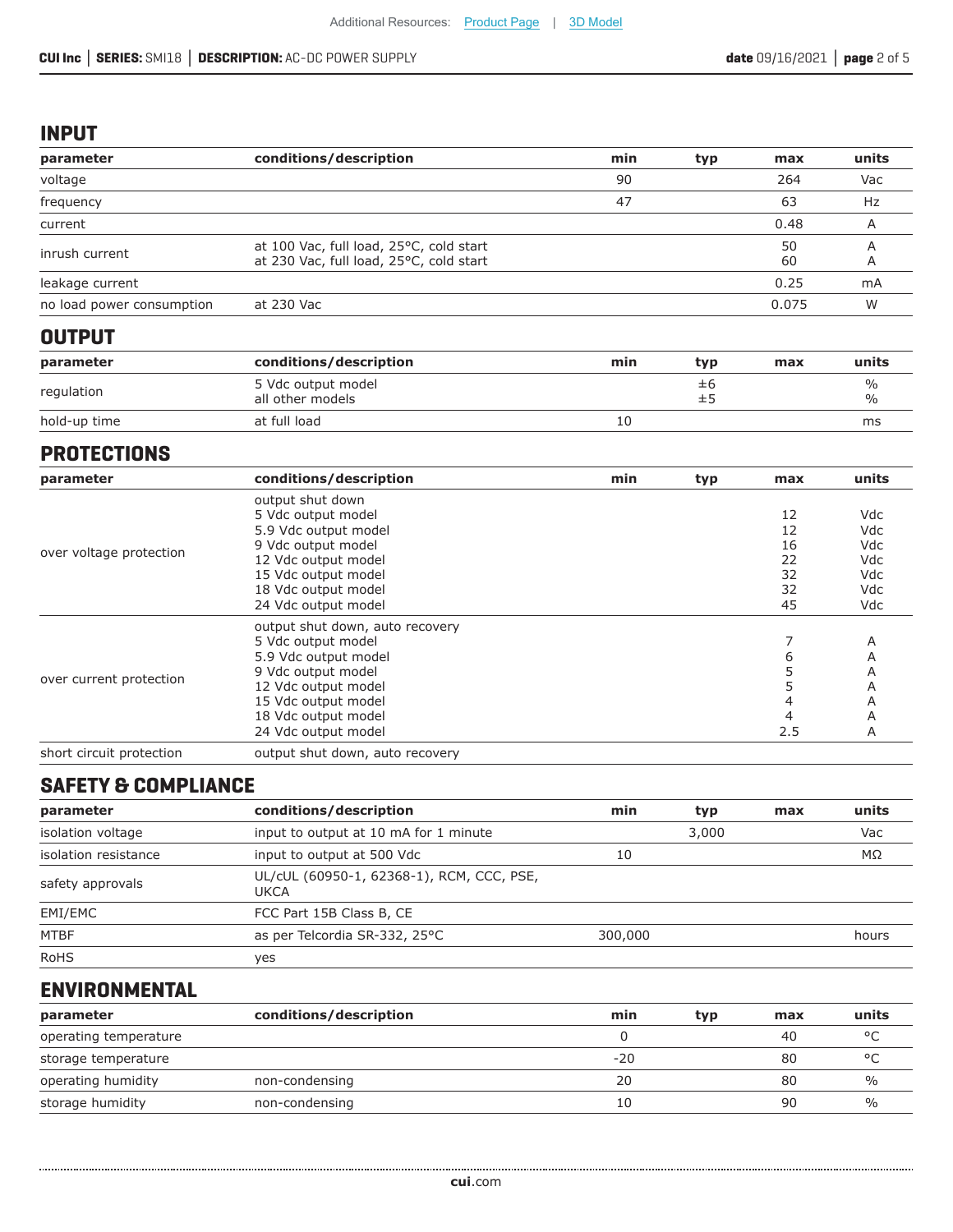#### **MECHANICAL**

| conditions/description | min | tvp | max                                                                  | units |
|------------------------|-----|-----|----------------------------------------------------------------------|-------|
| 75 x 35.8 x 65.6       |     |     |                                                                      | mm    |
|                        |     |     |                                                                      |       |
| without blades         |     | 170 |                                                                      |       |
|                        |     |     | interchangeable blades (North America, Europe, UK, Australia, China) |       |

## **MECHANICAL DRAWING**

units: mm

tolerance: ±1.0 mm



# **DC CORD**

| units: mm |      | cord length-     |                |                     |   |
|-----------|------|------------------|----------------|---------------------|---|
|           | UДOД |                  |                |                     | Ш |
|           |      |                  | <b>Table 1</b> |                     | ш |
|           |      | <b>MODEL NO.</b> | <b>CABLE</b>   | <b>CORD LENGTH</b>  |   |
|           |      | SMI18-5          | UL2468, 16 AWG | 1,500 mm $\pm 30$   |   |
|           |      | SMI18-5.9        | UL2468, 16 AWG | 1,200 mm $\pm$ 30   |   |
|           |      | SMI18-9          | UL2468, 18 AWG | $1,500$ mm $\pm 30$ |   |
|           |      | SMI18-12         | UL2468, 20 AWG | 1,500 mm $\pm$ 30   |   |
|           |      | SMI18-15         | UL2468, 22 AWG | $1,500$ mm $\pm 30$ |   |
|           |      | SMI18-18         | UL2468, 22 AWG | $1,500$ mm $\pm 30$ |   |
|           |      | SMI18-24         | UL2468, 22 AWG | $1,500$ mm $\pm 30$ |   |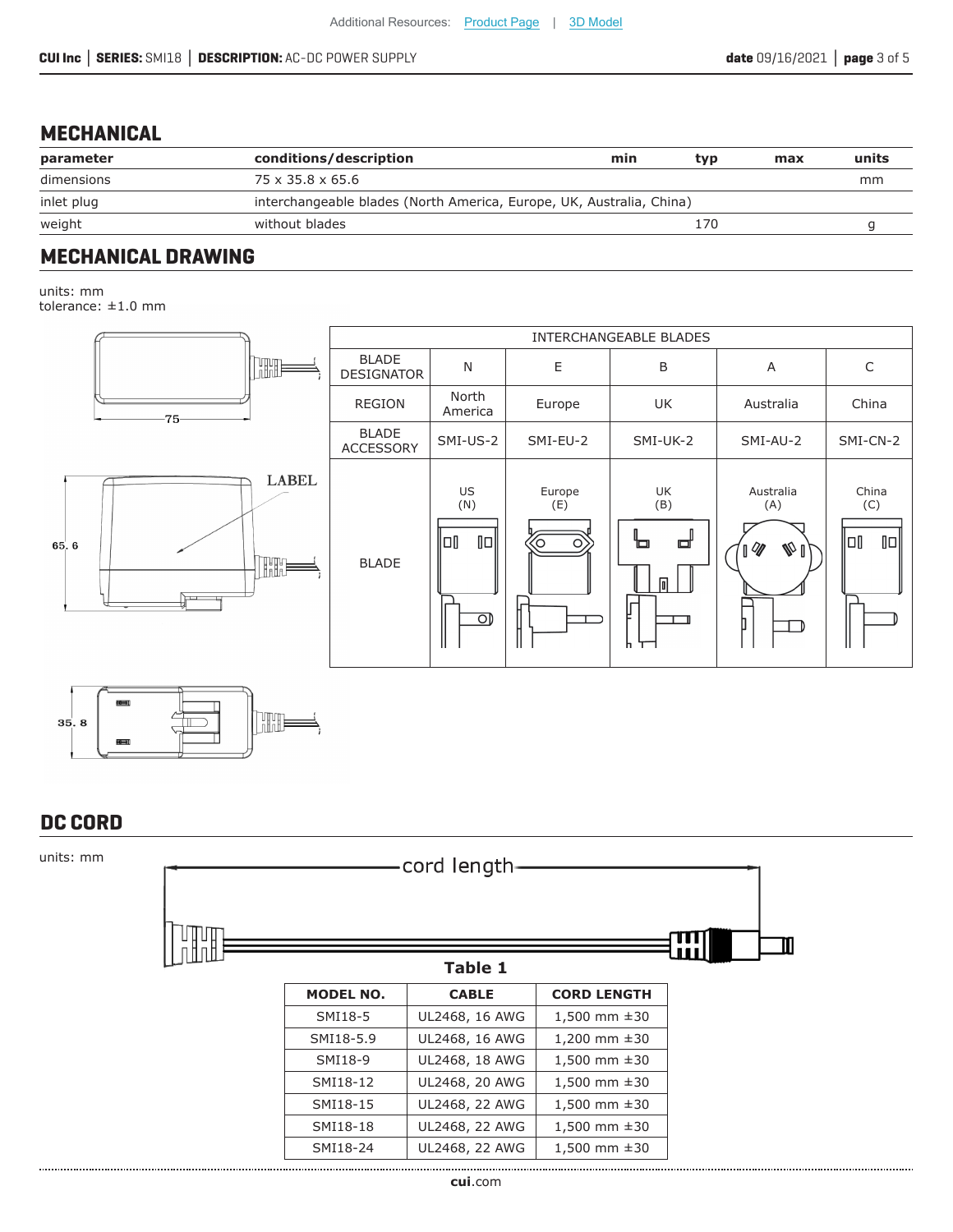# **DC PLUG TYPE PART NUMBER KEY**

|                                                                                                                                                                                                                |                      |                |          | XXX  |                   |     |           |                   |
|----------------------------------------------------------------------------------------------------------------------------------------------------------------------------------------------------------------|----------------------|----------------|----------|------|-------------------|-----|-----------|-------------------|
| <b>Plug Polarity:</b><br><b>Plug Code:</b><br><b>Plug Angle:</b><br>$P =$ Center Positive<br>$X =$ Choose a code from the<br>"blank" = Straight<br>options below<br>$R =$ Right Angle<br>$N =$ Center Negative |                      |                |          |      |                   |     |           |                   |
|                                                                                                                                                                                                                | <b>Plug Polarity</b> | Code           |          |      | Dimensions (mm)   |     |           | <b>Plug Angle</b> |
| Center Pos.                                                                                                                                                                                                    | Center Neg.          | Option         | Type     | A    | B                 | C   | Straight  | Right             |
|                                                                                                                                                                                                                |                      | 5              | Standard | 5.5  | 2.1               | 9.5 |           |                   |
|                                                                                                                                                                                                                |                      | 6              | Standard | 5.5  | 2.5               | 9.5 | $\bullet$ | $\bullet$         |
|                                                                                                                                                                                                                |                      | $\overline{7}$ | Standard | 3.5  | 1.35              | 9.5 | ٠         | $\bullet$         |
| $\bullet$                                                                                                                                                                                                      |                      | 8              | Standard | 3.8  | 1.35              | 9.5 | $\bullet$ | $\bullet$         |
|                                                                                                                                                                                                                |                      | 9              | Standard | 3.8  | 1.05              | 9.5 | ٠         | $\bullet$         |
| ٠                                                                                                                                                                                                              |                      | 10             | Locking  | 5.5  | 2.1               | 9.5 | $\bullet$ | N/A               |
| $\bullet$                                                                                                                                                                                                      |                      | 11             | Locking  | 5.5  | 2.5               | 9.5 | $\bullet$ | N/A               |
|                                                                                                                                                                                                                |                      | 12             | EIAJ-1   | 2.35 | 0.7               | 9.5 | ٠         | $\bullet$         |
| $\bullet$                                                                                                                                                                                                      | $\bullet$            | 13             | EIAJ-2   | 4.0  | 1.7               | 9.5 | $\bullet$ | $\bullet$         |
|                                                                                                                                                                                                                |                      | 14             | EIAJ-3   | 4.75 | 1.7               | 9.5 | $\bullet$ | $\bullet$         |
| N/A                                                                                                                                                                                                            | N/A                  | <b>ST</b>      |          |      | Stripped & Tinned |     | N/A       | N/A               |

Note: 1. Contact CUI for additional plug options





......................







# Locking **Stripped & Tinned**